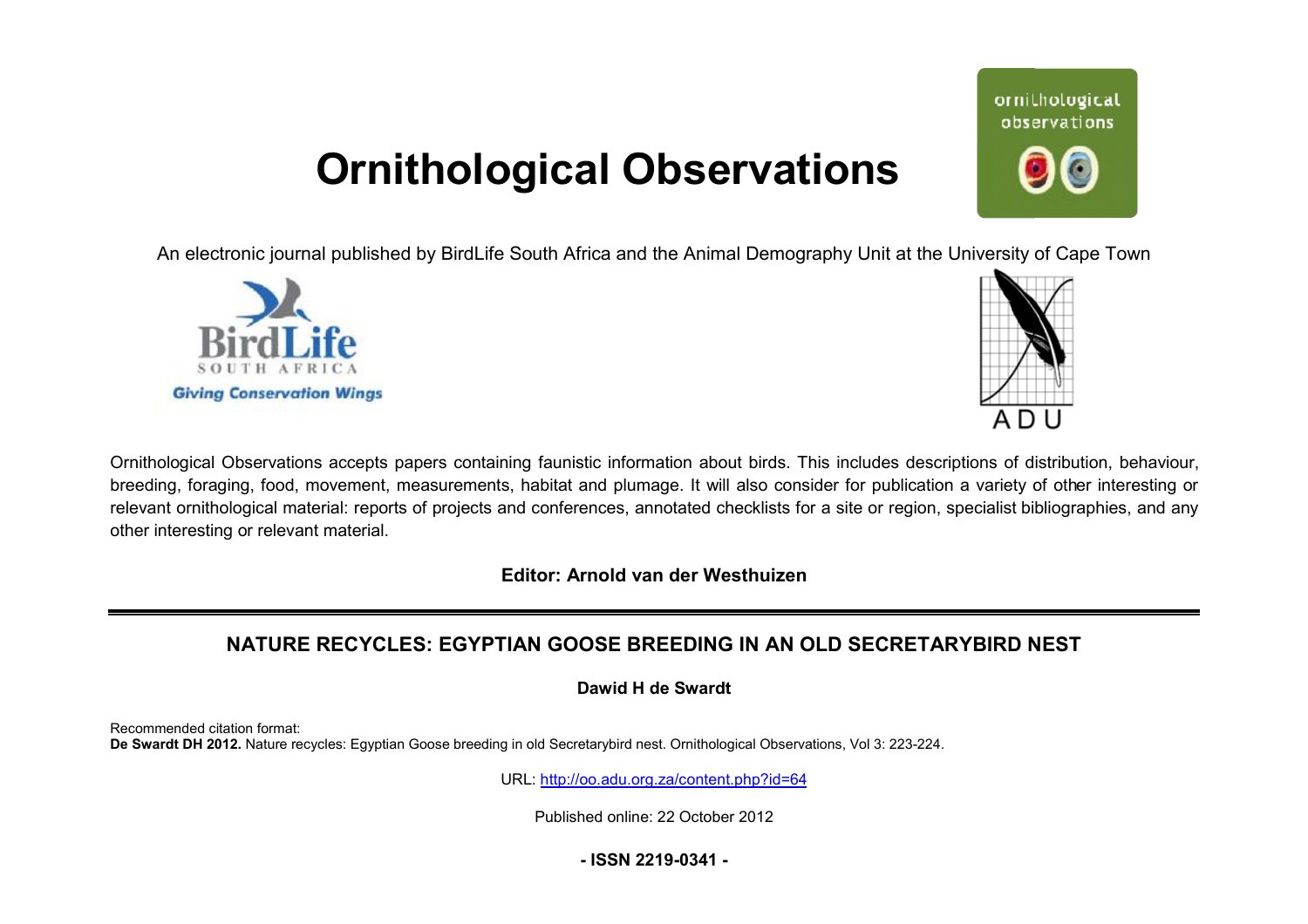### **NATURE RECYCLES: EGYPTIAN GOOSE BREEDING IN AN OLD SECRETARYBIRD NEST**

*Dawid H de Swardt\**

Department of Ornithology, National Museum, PO Box 266, Bloemfontein, 9300, South Africa

\* Corresponding author: [dawie@nasmus.co.za](mailto:dawie@nasmus.co.za)

The Egyptian Goose *Alopochen aegyptiaca* mostly nests on the ground, not far from water, but also in trees such as on top (or inside) old Hamerkop *Scopus umbretta* nests, on top of Sociable Weaver *Philetairus socius* nest masses and also on old nests of crows, herons or cormorants (Tarboton 2011). They also use old raptor nests such as those of Black-winged Kites *Elanus caeruleus* , Long crested Eagles *Lophaetus occipitalis*, African Fish Eagles *Haliaeetus*  vocifer and Black Sparrowhawk Accipiter melanoleucus (Davies and Allan 2005).

Early in July 2012 a pair of Secretarybird *Sagittarius serpentar sserpentarius* was observed near an old nest site from the previous season on the farm Klein Rustplaas (S29°17.528' E25°57.567'), south of farm Klein Rustplaas (S29°17.528' E25°57.567'), south of<br>Bloemfontein-along-the-Jagersfontein-road. As it was-believed-that they commenced breeding again in the same nest where two young were ringed in July 2011, the nest was inspected and a possible nest pad was observed there (De Swardt 2011).

The nest site was revisited on 21 July 2012 to see if there were any breeding activities and if any eggs were present. The observer expected to see a Secretarybird fly off the nest in the Buffalo Thorn *Ziziphus mucronata* which had been monitored for more than one season. The surprise was that an Egyptian Goose was observed flying away from the nest. The nest was inspected with a nest mirror and a clutch of 5 eggs surrounded by brown down was present in the , the nest was inspected and a possible nest<br>(De Swardt 2011).<br>ed on 21 July 2012 to see if there were any<br>if any eggs were present. The observer<br>tarybird fly off the nest in the Buffalo Thorn<br>ch had been monitored for mor



**Fig 1** - A clutch of 5 eggs of an Egyptian Goose in the nest of a Secretarybird at Klein Rustplaas, Bloemfontein on 21 July 2012.

nest. The nest contents was subsequently photographed getting access with a long ladder (Figure 1). The nest was approximately 4 m high on top of the tree.

This observation represents another record of an old raptor nest being utilised by Egyptian Geese, this time the nest of a Secretarybird (Davies and Allan 2005).

**- oo0oo -**